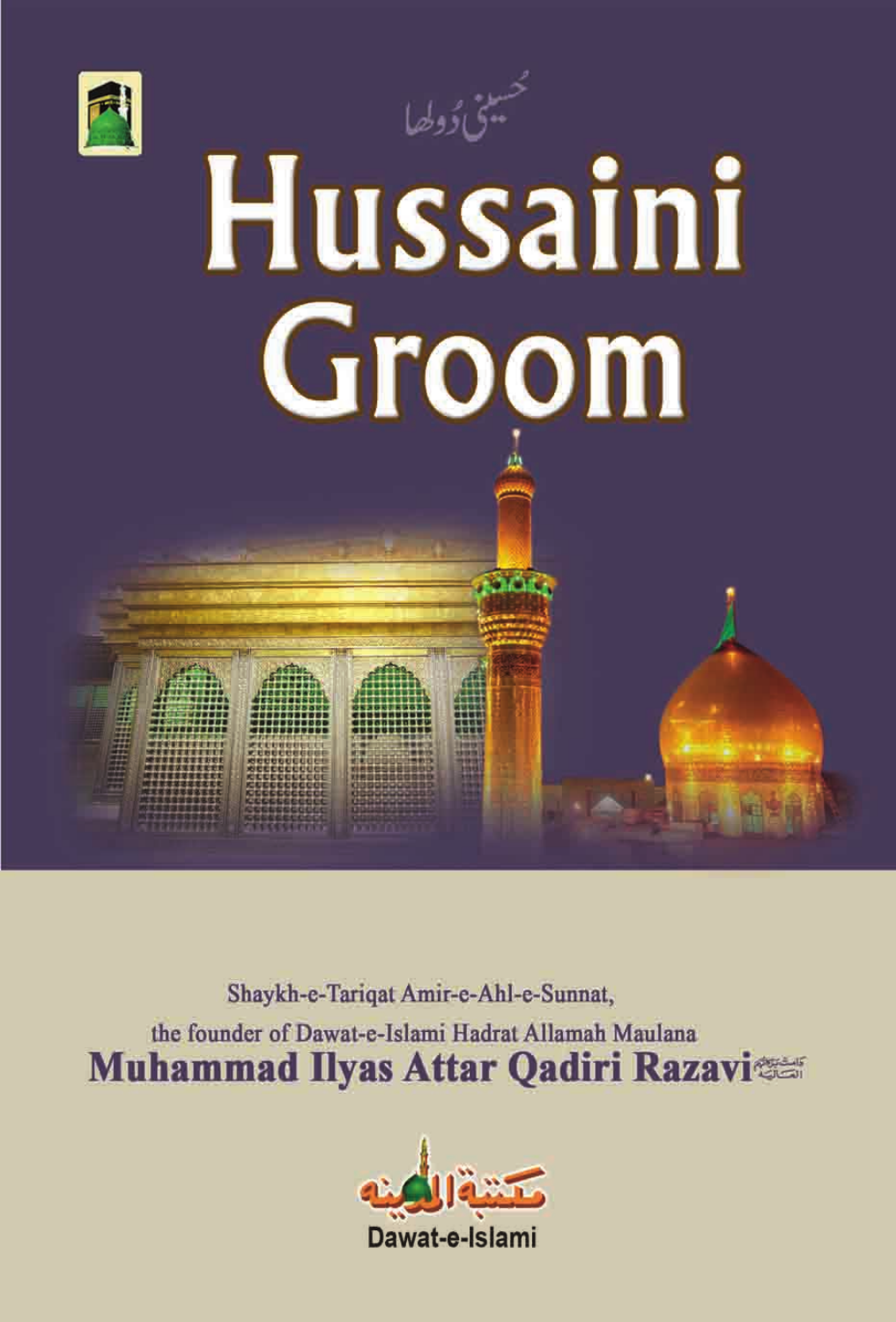-ٱلْۡحَـۡـُدُّكِنَّـٰهِ رَبِّ الۡـَٰٓحٰـٰلَـٰهِ بِيۡنَ وَ الصَّـٰلُـوةُۚ وَ السَّـَلَامُـٰ عَـٰلِ سَـبِّـٰ الۡـُمُـرۡسَـٰلِـيۡنَ ֘  $\overline{a}$ ٰ ؚ<br>؞ ់ ٰ İ --ٰ -់ ֦ ֧֘ أَشَا بَعُدُّ فَأَعُوْذُ بِاللّٰهِ مِنَ الشَّيْطُنِ الزَّجِيْمِ ۖ بِسْمِ اللّٰهِ الزَّحْلنِ الزَّحِيُمِ -ۡ -֧֦֘ -ٰ ٰ ֧<sup>֓</sup>֓ ٰ ֧֘ ֧֦֧֝<sup>֚</sup>

## **Du'a for Reading the Book**

ead the following Du'a (supplication) before you study a Read the following Du'a (supplication) before you study a religious book or an Islamic lesson, you will remember whatever you study, أَيْشَاءَاللَّهَءَدَّدَجَلَّ ī ì í

- لل ر<br>آ اَللّٰهُمَّ افۡتَحۡ و<br>ھ  $\ddot{\cdot}$ ۡ  $\frac{1}{2}$ تَحْ ر<br>آ ل  $\tilde{\epsilon}$ عَلَيْنَا حِ نَا حِكْمَتَ  $\frac{1}{2}$  $\frac{1}{2}$ ت ر<br>ھ حَتَكَ وَانْشُرْ  $\ddot{\cdot}$  $\ddot{\phantom{0}}$ و<br>په ر<br>آ ل  $\tilde{\epsilon}$ عَلَيْنَا رَحَمَ  $\frac{1}{2}$ ِ<br>چ نڪر<br>-َ َا ر ن  $\frac{1}{2}$ .<br>تَكَ يَـ اي ا ذَا الْجَلَالِ وَالَا ہ<br>ا ہ<br>1 ر<br>آ لَالٍ وَالْإِكْرَام ہ<br>ح

**Translation**

**O Allah ! Open the door of knowledge and wisdom for us,**  í í **and have mercy on us! O the One Who is the Most Honourable and Glorious!** 

(Al-Mustatraf, vol. 1, pp. 40)

**Note:** Recite Salat-'Alan-Nabi once before and after the Du'a.

www.dawateislami.net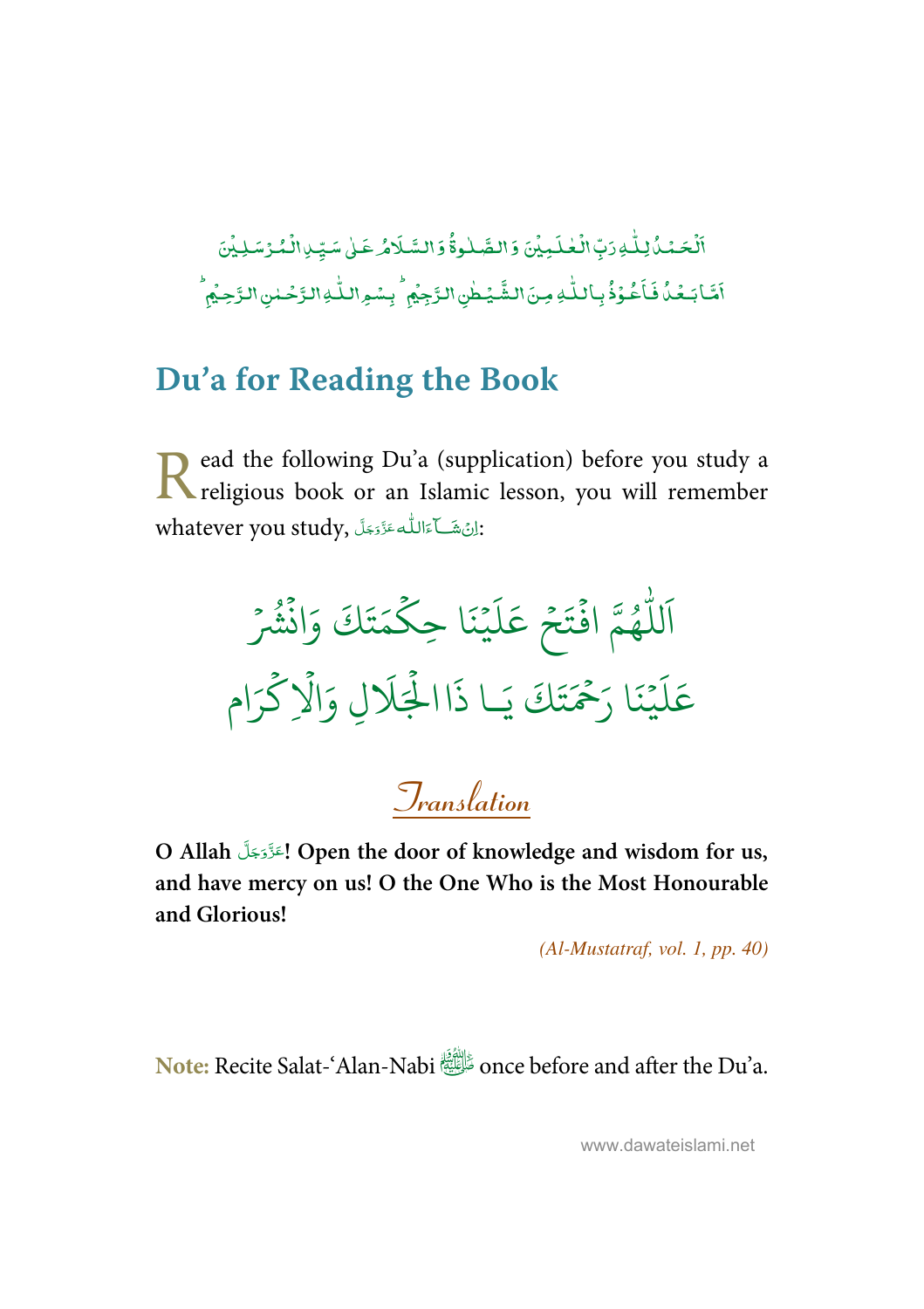حُسَینِی دُولھا

Husayni Dulha

# **HUSAYNI GROOM**

**THIS** speech was delivered by Shaykh-e-Tareeqat, Ameer-e-Ahl-e-Sunnat, the founder of Dawat-e-Islami 'Allamah Maulana Abu Bilal Muhammad Ilyas Attar Qadiri Razavi دَامَتْ بَرَكَاتُهُمْ العَهَا í í ź í Í í í í in Urdu. **Majlis-e-Tarajim** (the translation department**)** has translated it into English. If you find any mistake in the translation or composing, please inform the translation department on the following postal or email address with the intention of earning reward [Sawab].

#### **Majlis-e-Tarajim (Dawat-e-Islami)**

Aalami Madani Markaz, Faizan-e-Madinah, Mahallah Saudagran, Purani Sabzi Mandi, Bab-ul-Madinah, Karachi, Pakistan  $UAN: \mathbf{R}$  +92-21-111-25-26-92 – Ext. 1262 Email:  $\equiv$  translation@dawateislami.net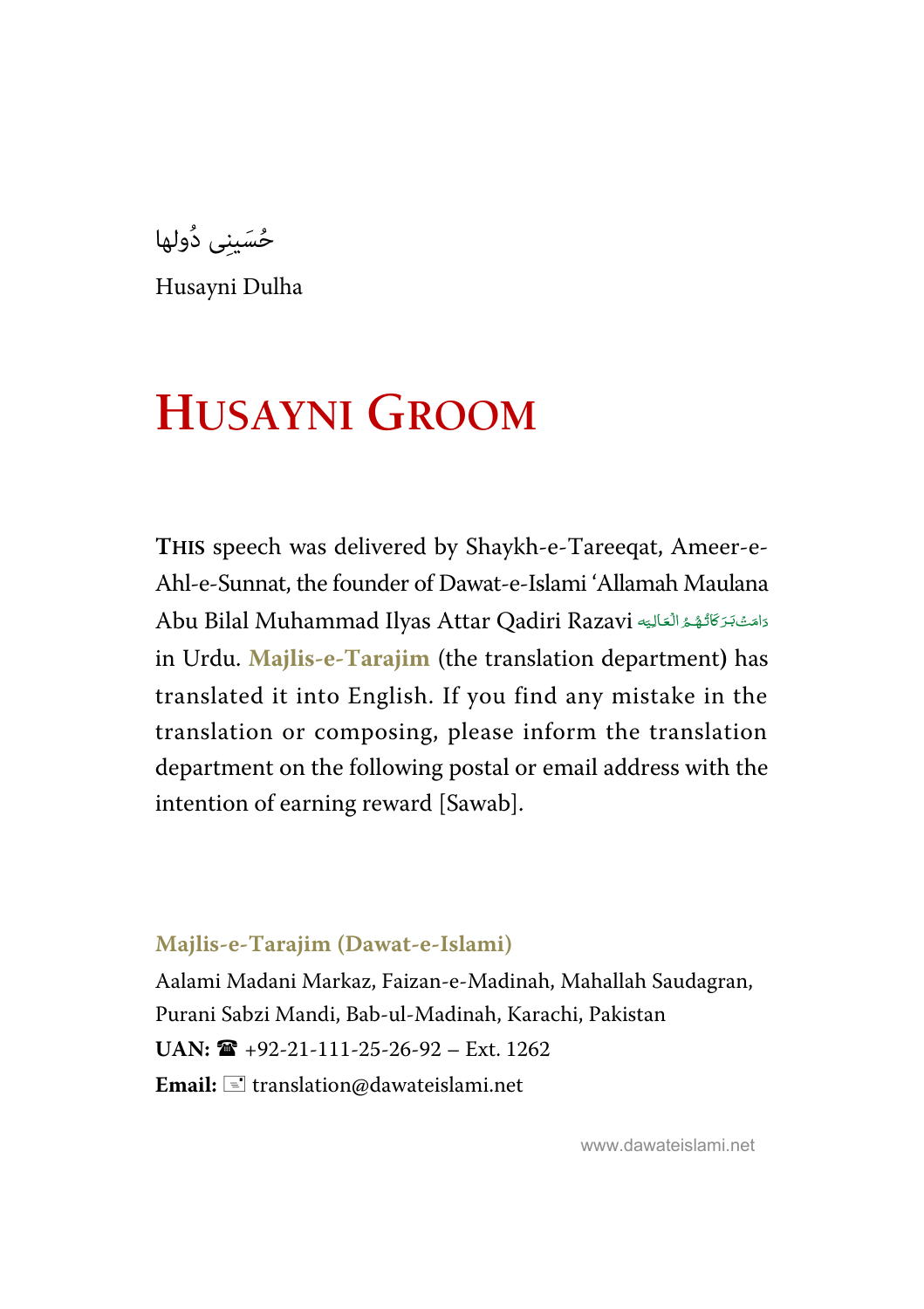An English translation of 'Husayni Dulha'

# $\ddot{\phantom{0}}$

#### **ALL RIGHTS RESERVED**

#### Copyright © 2015 Maktaba-tul-Madinah

No part of this publication may be reproduced, or transmitted, in any form or by any means, electronic, mechanical, photocopying, recording or otherwise, without the prior written permission of Maktaba-tul-Madinah.

| 1 <sup>st</sup> Publication: | Zul-Qa'da-til-Haraam, 1436 AH – (Oct, 2015) |
|------------------------------|---------------------------------------------|
| Publisher:                   | Maktaba-tul-Madinah                         |
| Quantity:                    | 5000                                        |
| ISBN:                        | 978-969-579-850-8                           |

#### **SPONSORSHIP**

Feel free to contact us if you wish to sponsor the printing of a religious book or booklet for the Isal-e-Sawab of your deceased family members.

#### **Maktaba-tul-Madinah**

Aalami Madani Markaz, Faizan-e-Madinah Mahallah Saudagran, Purani Sabzi Mandi, Bab-ul-Madinah, Karachi, Pakistan

 **Email:** maktabaglobal@dawateislami.net – maktaba@dawateislami.net

 **Phone: +**92-21-34921389-93 – 34126999

 **Web:** www.dawateislami.net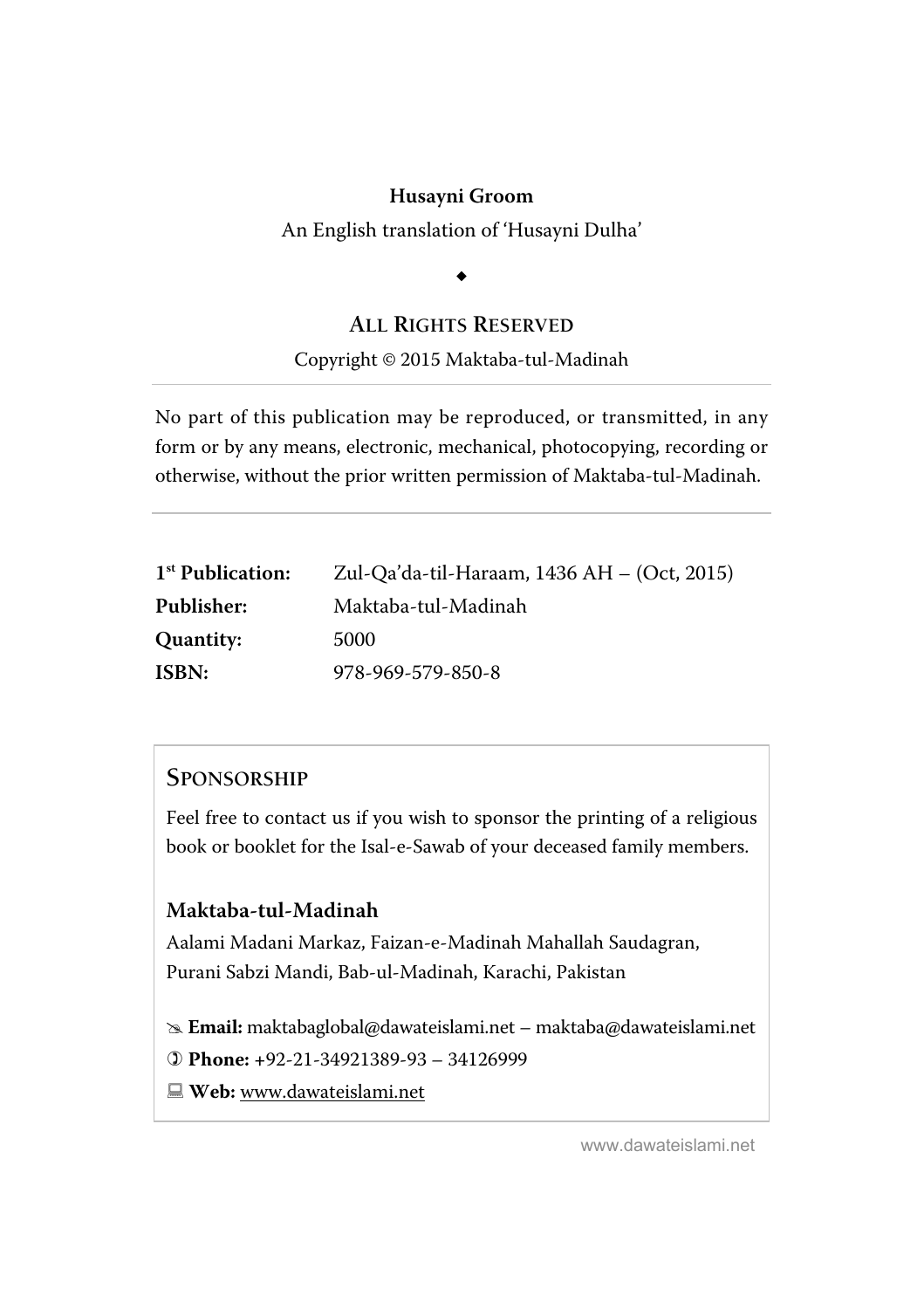-<mark>ٱلۡحَمۡدُۢ</mark> لِلّٰہِ رَبِّ ֘ ٰ دَبِّ الْعٰلَمِيْنَ وَالصَّلٰوةُ وَالسَّلَامُ عَلٰى سَيِّدِالْمُرْتَسْلِيْنَ ់<br>៖ ֘ ٰ --ٰ -់ ់<br>៖ أَمَّا بَـعَٰلُ فَأَعُوْذُ -֧֘ -֦֘֝ - $\tilde{\cdot}$ فَأَعُوْذُ بِأَللّٰهِ مِنَ الشَّيُطٰنِ ٰ ٰ الشَّيۡطٰنِ الرَّجِيۡمُ ۙ بِسۡوِ اللّٰهِ الرَّحۡـٰمٰنِ الرَّحِيۡمِ ۚ  $\overline{a}$ ٰ ់  $^{\bullet}$ 

## **HUSAYNI GROOM\***

No matter how lazy Satan makes you feel, read this booklet completely. كِنْ شَــاّءَاللّٰه عَزَوَجَلَ ompletely. كِينَ سَاللّٰه عَزَوَجَلَ í í -Ş í in your heart.

#### **Marvellous Madani girl**

l

Sayyiduna Shaykh Muhammad Bin Sulayman Jazuli عَلَيْوَمَحْمَةُاللّٰوَالَوْلِيَ وَالْكَلِيْمِيَ الْكَلِيْمِيَ ال j ֺ֦֧֚֚֚<sup>֓</sup> í ļ í ļ í has stated: I was on a journey. The time of Salah commenced at some place. There was a well but there was no rope and bucket over there. I was becoming anxious. Meanwhile, a Madani girl peeped from the top of a house and asked, 'What are you looking for?' I replied, 'A bucket and some rope.' She asked, 'What's your name?' I answered, 'Muhammad Bin Sulayman Jazuli.' She exclaimed, 'Oh, so it is you who is very famous! But your condition is such that you can't even take out water from a well.'

<sup>\*</sup> This speech was delivered by Ameer-e-Ahl-e-Sunnat دَامَتْ بَرَّ كَاتُهُمْ الْعَالِيَه This speech was delivered by Ameer-e-Ahl-e-Sunnat Ĩ í í í í í í j í Sunnah-inspiring Ijtima' (congregation) of Dawat-e-Islami, held in Karachi at Sindh level (1420 AH). It is being presented in black and white with some amendments – Maktaba-tul-Madinah.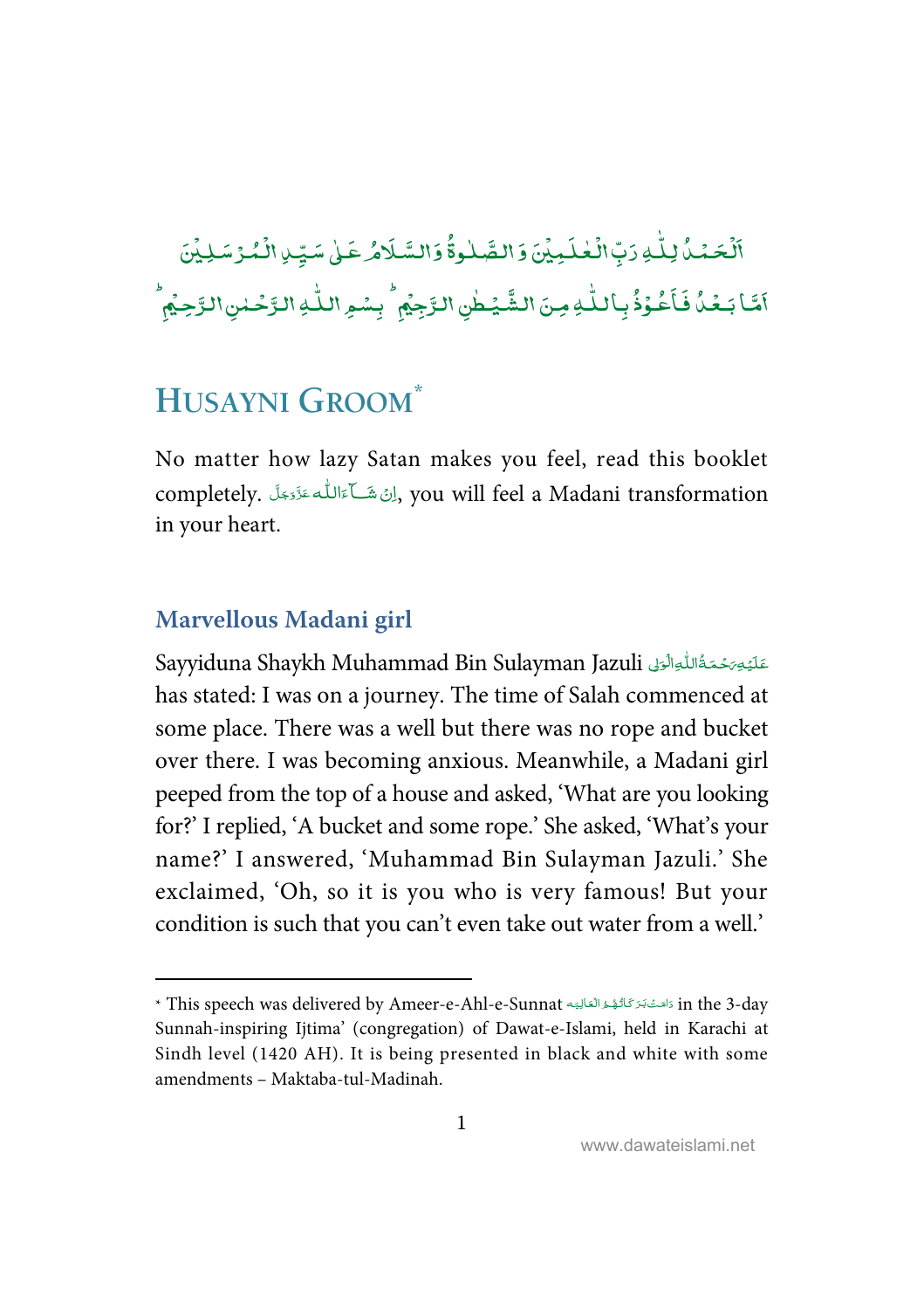Saying that, she spat into the well. As soon as she did that, the water rose up and overflowed. Sayyiduna Shaykh Muhammad Bin Sulayman Jazuli عَلَيْهِ رَحْمَةُ اللّٰهِ الْوَلِي Bin Sulayman Jazuli j ׇֺ֧֧֚֚֚֓֕֓֕֓֕֓֡֓֓֬֓֓֬֓֓֬֓֓֬֓֓֬֓֓֬֓֓֬֓֓֬֓֓֬֓֓֓֓ í ļ í ļ í asked the marvellous girl, 'Daughter! Tell me truthfully as to how you achieved this marvel?' She replied, 'I recite Salat-'Alan-Nabi and, by virtue of it, this marvel has taken place.' He - \*.  /  ) 0- ' further said, 'Impressed by that pious girl, I made í í í a firm intention to write a book about Salat-'Alan-Nabi.'  ${\it (Sa'adar-ud-Darayn, pp.~159)}$  Therefore,  ${\it he}$  كَحْمَةُ اللهِ تَعَالَى عَلَيْه $r$  wrote  ${\it a}$ í í í book about Salat-'Alan-Nabi which achieved great popularity. The name of the book is 'دَلائِلُ الخَبرات $\delta$ ' [Dalaail-ul-Khayrat].

#### .<br>وا عَلَى الْح ر<br>أ و<br>ا صَلُّوْا عَلَى الْحَبِيْبِ ۚ صَلَّى اللَّهُ تَعَالَىٰ عَلَىٰ مُحَمَّد ֘ ٰ

Recently, we solemnized the commemoration of the great martyrs of Karbala. I will now narrate you a sorrowful incident of a Husayni groom. Sadr-ul-Afadil, 'Allamah Maulana Sayyid Muhammad Na'eemuddin Muradabadi عَلَيْهِ مَحْتَةُاللّٰهِ!لَيْهِا أَيْنَا لِهَ اللهَ اللهِ اللهَ الله í í in his book 'Sawanih-e-Karbala':

### **Husayni groom**

Sayyiduna Wahb Ibn 'Abdullah Kalbi تَحْيَىَ اللَّهَ تَعَالَى عَنْهُ Sayyiduna Wahb Ibn 'Abdullah Kalbi ć í ć í mannered and handsome young man from the tribe of Bani Kalb. He سَحْوَى اللهُ تَعَالَى عَنْهُ Kalb. He مَحْوَى اللهُ تَعَالَى عَنْهُ ć í ć í happily. Just 17 days after his marriage, his mother حَرْجَى اللَّهُ تَعَالَى عَنْهَا Í ć í ć í who was a widow and whose only asset was her son, came to him and started crying. Sayyiduna Wahb حض الله تَعَالى عَنْهُ Mim and started crying. Sayyiduna Wahb ć í ć í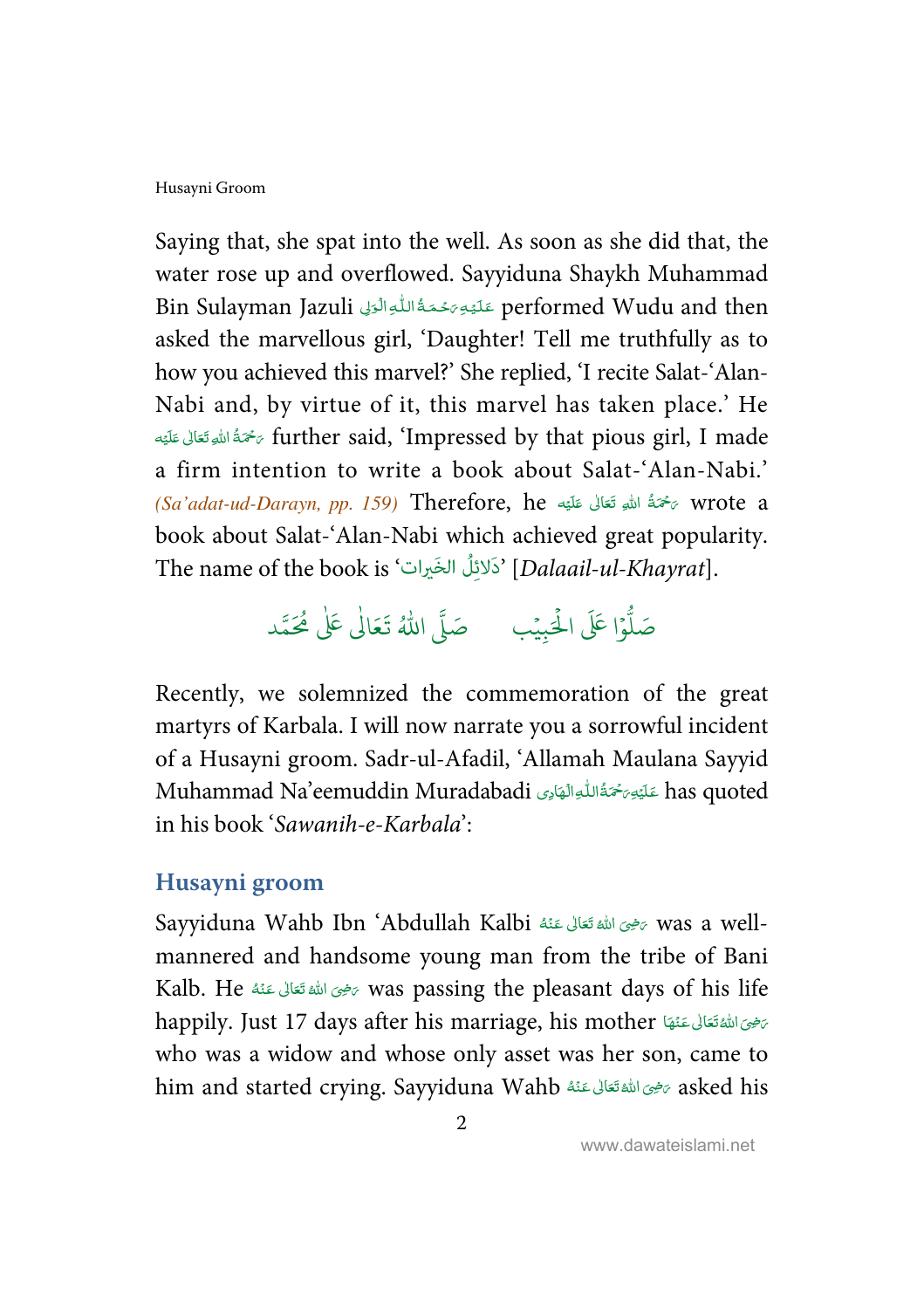mother in astonishment, 'Dear mother! Why are you crying? I don't remember any moment in my life when I have ever disobeyed you and I cannot do so in the future. It is obligatory for me to obey your orders and ś í -Ş í obedient to you until the end of my life. Dear mother! What caused grief to your heart and what made you weep? My dear mother! I am prepared to sacrifice even my life on your order. Please don't be sad.'

Listening to that, his mother started crying even more bitterly and said, 'O my beloved son! You are the refulgence of my eyes, you are the peace of my heart and you are the only flower in my garden. I have brought you up facing severe hardships; I cannot remain away from you even for a single moment.

My dear son! I suckled you in your infancy. Today, the grandson of the Holy Prophet , حَنَّى اللهُ تَعَالى عَلَيْهِ وَاللهِ وَسَلَّم , the beloved of Sayyiduna í í í í ć  $\lq$ ْكَرَّهَ اللُّهْ تَعَالَىٰ رَجُهَهُ الْكَرِيْمِ 'Ali كَرَّمَتَ اللُّهُ تَعَالَىٰ رَجُهَهُ الْكَرِيْمِ  $\lq$ í Ĵ ś í å. í í is being brutally oppressed on the plains of Karbala. تحوى الله تَعَالى عَنْهَا Í ć í ć í My beloved son! Is it possible for you to sacrifice your life at the feet of Sayyiduna Imam Husayn? How shameless it would be if we remained alive but the Holy Prophet's beloved grandson is mercilessly martyred! If you still remember my affection for you, if you have not forgotten the hardships that I bore bringing you up, then my dear son, sacrifice yourself for Sayyiduna Imam Husayn أَبرَضِيَ اللهُ تَعَالَى عَنْهُ Dhe Husayni groom Sayyiduna Wahb í í í ŕ ć í خَّلَ لَنَّهُ تَعَالَى عَنْهُ  $\lambda$  humbly replied, 'My dear mother! It will be my ć í ć í good fortune if I succeed in sacrificing my life for Sayyiduna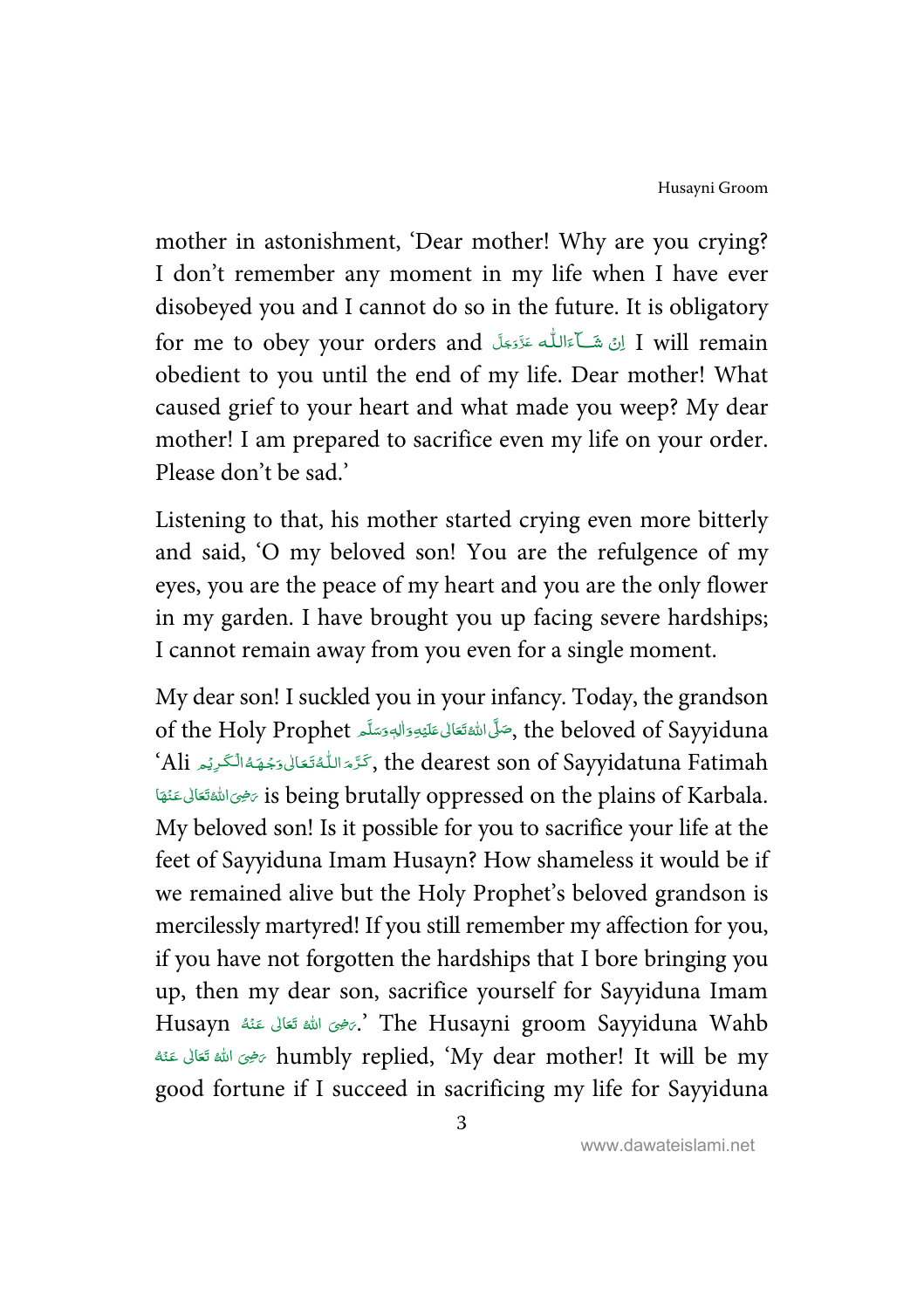Imam Husayn حَرْجَ اللهَ تَعَالَى عَنْهُ Husayn الله prepared I am whole-heartedly prepared ć í ć í to do so. I just want to meet that woman for a short while who has given up everything in this world for me and does not look at any other man except me. I am a little concerned about her hopes and desires. If she wishes, I will permit her to spend her life as she likes.'

The mother said, 'My dear son! Women are usually unwise; if your intention changed because of her dissuasion you might lose this eternal privilege.' The Husayni groom Sayyiduna Wahb ﴿ رَسُوا اللَّهُ تَعَالَى عَنْهُ Wahb وَاللَّهُ اللَّهُ اللَّهُ فَعَالَى عَنْهُ í ź í ś ś of Sayyiduna Imam Husayn حَرْمِى اللَّهْ تَعَالَى عَنْهُ So firmly tied into my ć ś ć í heart that no one can undo it and no one can shatter my determination of sacrificing my life for him.'

Having said that, he تَحْوَى اللهُ تَعَالَى عَنْهُ Went to his wife and said, 'The ć í ć í grandson of the Greatest Prophet ,حَلَّى اللَّهُ تَعَالى عَلَيْهِ وَاللهِ وَسَلَّم  $\,$  the son of  $\,$ í í í í í ć Fatimah كَبَرْهِ اللهَ تَعَالَى عَنْهَا Atimah تَجْمَى اللهَ قَتَالَى عَنْهَا Fatimah i Í ć í ć í Sayyiduna 'Ali كَرَّهَ اللَّهُ تَعَالَى وَجُهَهُ الْكَرِيْمِ Sis in extreme trouble in the í ĺ í å. í í plains of Karbala. Traitors have trapped him; I desire to sacrifice my life for him.' Listening to that, his bride took a deep sigh from her heart and said, 'O crown of my head! Alas! I can't participate in this battle with you. Shari'ah has not allowed women to go to the battlefield in order to fight. Unfortunately, I am deprived of this blessing and I can't sacrifice my life for Sayyiduna Imam Husayn -2   \*.   /  3 '.   < = >   4 ! You have ć í ć í Í . ŕ ĺ í made the intention of going to the Heavenly Garden where Heavenly Hoors will be waiting to serve you. Just do one thing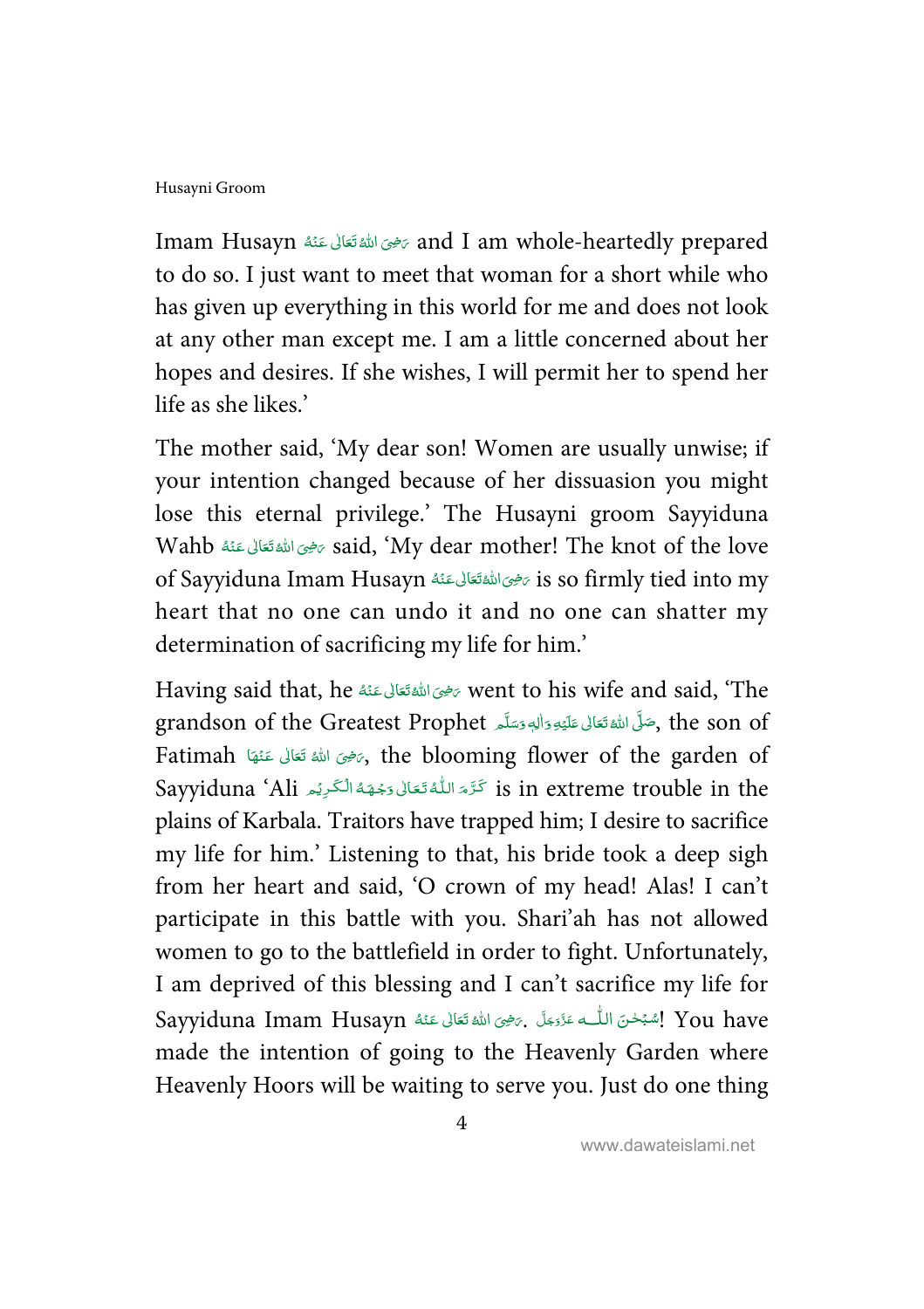for me. When you go to the Heaven, take me with you where you will be served along with the family-members of the Holy Prophet حَلَّى اللَّهُ تَعَالَى عَلَيْهِ وَالْهٖوَسَلَّم Prophet í í í í í ć

The Husayni groom حَضِى اللَّهِ تَعَالَى عَنْهُ Teached the court of Sayyiduna í ŕ ć í Imam Husayn حَضِيَ اللَّهُ تَعَالَى عَنْهُ Mam Husayn تَحْيَى اللَّهُ تَعَالَى عَنْهُ í í í ć . í venerable mother. The bride said, 'O beloved son of the Holy Prophet! As soon as a martyr falls from his horse, he reaches the lap of heavenly Hoors and the heavenly servants serve him very devotedly. He<sup>1</sup> wishes to sacrifice himself for you and I am extremely helpless; I have no other relatives; there is no one else to take care of me. I just have one wish – I aspire not to be separated from him (her husband) on the Day of Judgement! Jn this world, I wish to serve the ladies of your family سَحْمِىاللَّهُ قَالِ . í ĺ í . í as one of your slave girls.'

All these promises were made in the presence of Sayyiduna Imam Husayn حَرْسَى اللهَ تَعَالَى عَنْهُ and Sayyiduna Wahb حَرْضِ اللهَ تَعَالَى عَنْهُ Imam Husayn ć í ć í ć í ć í said, 'O Imam Husayn (رَضِى اللهُ تَعَانَى عَنْهُ) If I am blessed with the ć í ĺ í Heaven by virtue of the intercession of the Beloved Prophet جَلَّى اللَّهُ تَعَالَىٰ عَلَيْهِ رَالِهٖ رَسَلَّم , I will make the request, 'Ya Rasoolallah ŕ í ć . í ś í í جَمَّة الله الله الله المعَدَّمَ )! Let this loyal woman live with me.' Having í í í í í ć said that, Sayyiduna Wahb رَضِىَ اللَّهُ تَعَانَى عَنْهُ  $\sim$  sought permission from ć í ć í Sayyiduna Imam Husayn حزى اللُّهُ تَعَانَى عَنْهُ Sayyiduna Imam Husayn مضِى اللُّهُ تَعَانَى عَنْهُ í ŕ í ć . ć battlefield. The enemy-troops trembled fearfully seeing that a rider whose face is as bright as the moon is advancing towards

 $\overline{a}$ 

 $^1$  i.e. Sayyiduna Wahb تَحْوَىَ اللَّهْ تَقَالَى عَنْهُ í í ĺ í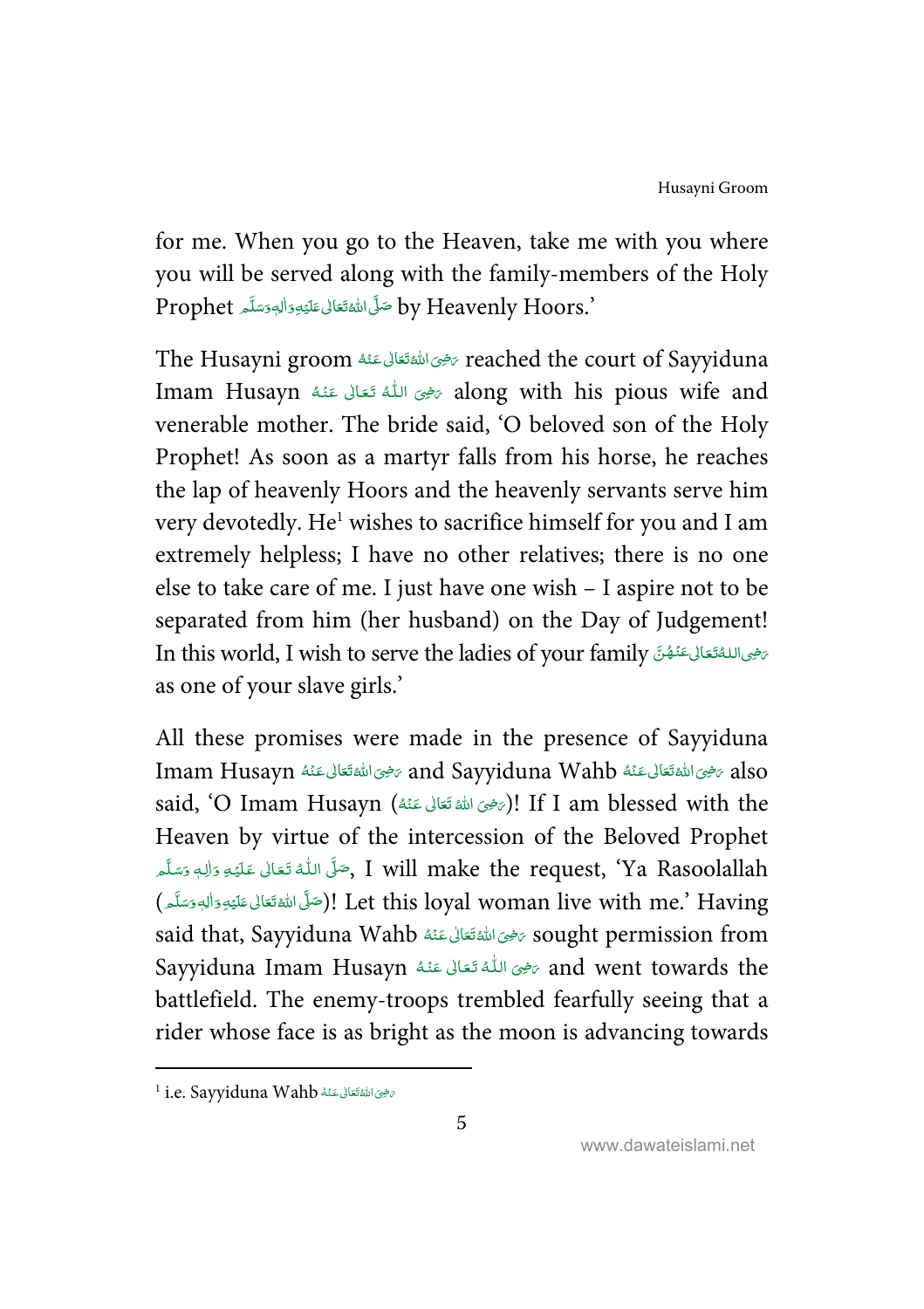them with a spear in his hand and a shield on his shoulder reciting the following couplets in a thunderous voice:

#### ُ<br>مِير َ امِيْرٌ حُسَيْنٌ وَنِعْمَ الأَمِيْر ֘ حُسَيۡنٌ وَنِعۡمَ الۡاَ ֘ و<br>د .<br>آ ٗل َ ع م ؚ<br>؞ اَدْعَهُ ل ٍ<br>ح كَالسِّرَاجِ الْمُنِيْرِ و<br>م ہ<br>آ

 $\textbf{T}$ ranslation: Imam Husayn (رَضِى اللهَ تَعَانى عَنْهُ) is the leader and he is ć í ć í a good leader. His brilliance is like a bright lamp.

Sayyiduna Wahb حَضِى اللَّهُ تَعَالَى عَنْهُ Mahb وَاللَّهُ مَسْلًا عَنْهُ كَمَاءً  $\tau$  eached the battlefield like a í í í ć . í thunder-bolt, demonstrated his expertise in horsemanship and swordsmanship and challenged the enemies to a fight. Whoever dared to take up his challenge was beheaded. A number of heads of arrogant enemies piled up around him. The blood-stained bodies of the enemies were writhing on the ground. After a while he ﷺ وَاللَّهُ تَعَالَى عَنْهُ while he ﴿ ć í ć í his mother and said, 'My dear mother! Are you pleased with me now?' Then, he صحيق الله تَعَانى عَنْهُ  $\sim$  went to his weeping bride and ć í ć í advised her to have patience. Meanwhile, a voice was heard from the battlefield calling out 'هَلْ مِنْ مُّبَارِزٌ ۚ ' Is *there anyone to fight*? ؚ<br>: ہ<br>آ  $\ddot{\cdot}$ Sayyiduna Wahb رَضِيَ اللَّهَ تَعَالَى عَنْهُ Sayyiduna Wahb مَضْ اللَّهَ مَعَالِمًا وَ اللَّهَ مَسَلَمَ ć í ć í towards the battlefield. The new bride is watching her husband leave as tears fall from her eyes. In no time, the Husayni Groom reached the battlefield like a vehement lion with his sword and spear. The combatant was a brave and famous warrior and expert rider Hakam Bin Tufayl. He leapt off his horse in arrogance. With one attack, Sayyiduna Wahb سَرْحِيَ اللَّهُ تَعَالَى عَنْهُ  $\,$  lifted him with ć í ć í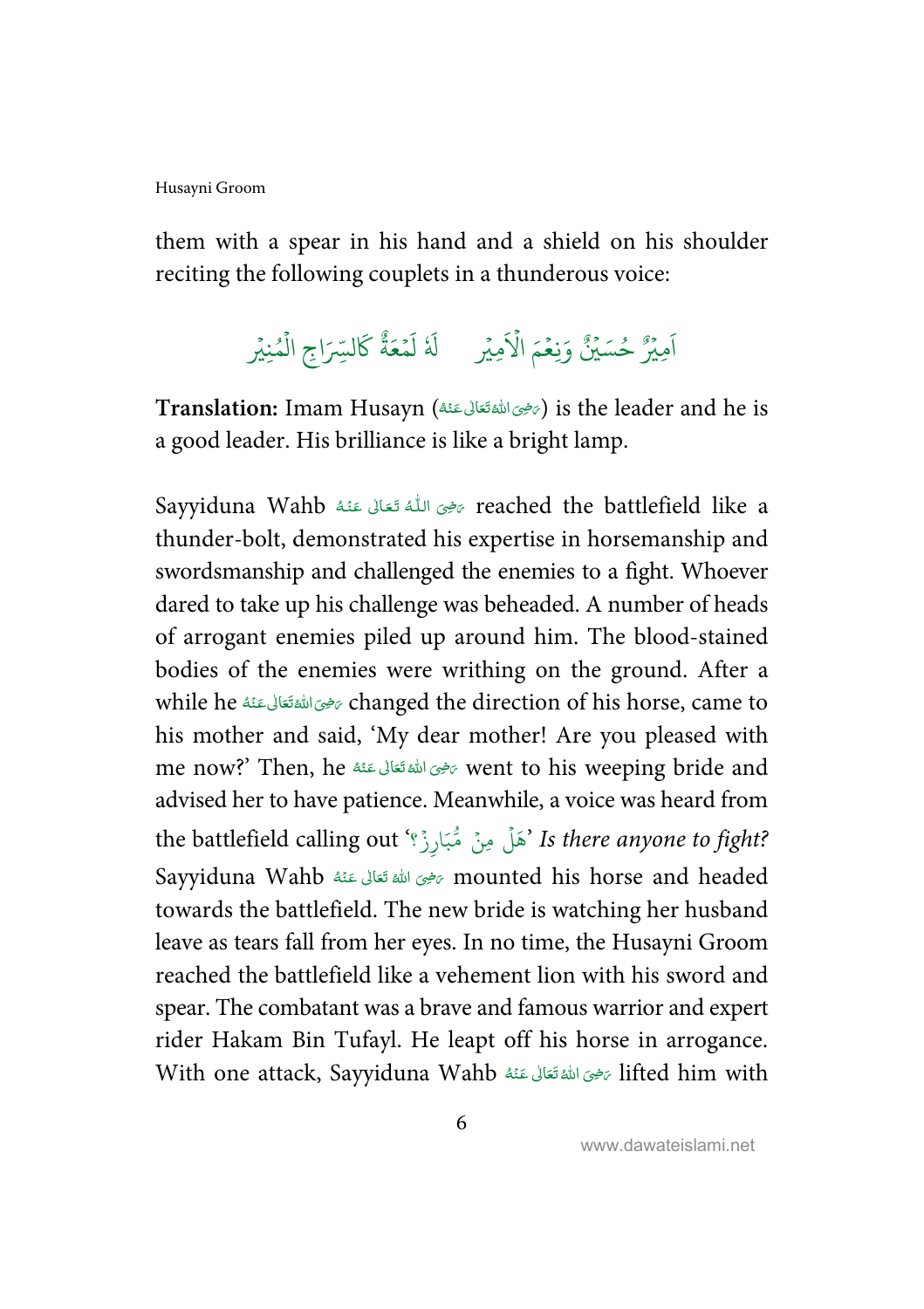his spear and threw him onto the ground smashing his bones. There was uproar in both the armies and the enemy lost the courage to fight. Sayyiduna Wahb - 2  \*.   /  3 ' rode straight into ć í ć í the heart of the enemies. Whoever dared to fight against him lost his life. He حَضِىَ اللهُ تَعَالَى عَنْهُ lost his life. He í í í í ć bravely until his spear broke into pieces. Then, he سَرْحِىَ اللَّهَ تَعَالَى عَنْهُ ć í ć í took his sword out of the scabbard and beheaded enemies.

Fed up with this one to one fight, the enemy leader 'Amr Bin Sa'd ordered his soldiers to surround the young man and attack him jointly from all around. Carrying out that order the enemies attacked at once. Sayyiduna Wahb حَرْضِىَ اللَّهْ تَعَالَى عَنْهُ  $\zeta,$  seriously injured ć í ć í by that cowardly attack, fell to the ground and the black hearted enemy cut his blessed head and threw it towards the army of Sayyiduna Imam Husayn گَرُهِى اللَّهُ تَعَالَى عَنْهُ Aicking up the head of ć í ć í her brave son the mother of Sayyiduna Wahb rubbed it on her face and said, 'O son! My brave son! Your mother is now pleased with you.' The mother then put the head into the lap of the bride of the martyred Husayni groom. As the head was placed in her lap, her soul left her body and joined her Husayni groom.

#### ֧<sup>֓</sup> س ر<br>آ ا ر<br>ا ك َ ن ا<br>ج كَنَكُمَا اللَّهُ فَرَادِيْسَ الْجِنَانِ وَاَغْ ؚ<br>ٛ ہ<br>ا  $\ddot{\cdot}$ وَاَغْرَقَكُمَا فِيْ بِحَارِ الرَّحْمَةِ وَالرِّضْ ا ر ់ وَالرِّضُوَانِ

(May Allah grant you an abode in the gardens of Firdaus í í and immerse you in the river of mercy and pleasure).

(Derived from: Sawanih-e-Karbala, pp. 141-146)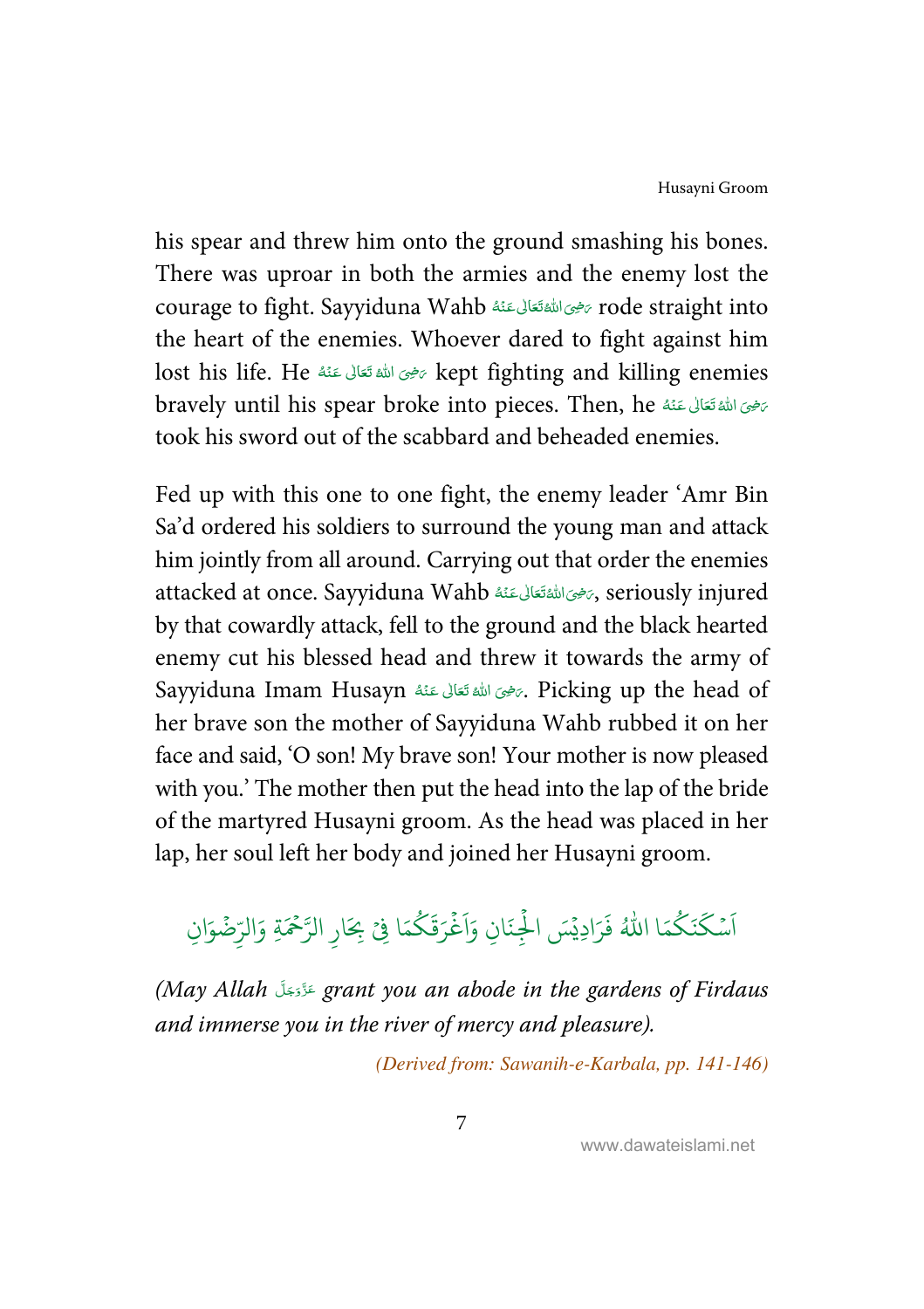Dear Islamic brothers! Did you see how great boons devotion to Ahl-e-Bayt (جَضِيَ اللَّهُ تَعَالَى عَنْهُم ) and enthusiasm for martyrdom í í ć í ŕ are! A new groom who had got married just 17 days back fought against the enemy-troops alone in the battlefield and became deserving of the Paradise by drinking the beverage of martyrdom. May millions of Salam be to the mother and wife of the Husayni groom as well! Look how courageously and bravely the mother and the wife saw the Husayni groom being martyred at the feet of Sayyiduna Imam Husayn شَحَالَ عَنْهُ 1987. ć í ć í May Allah bless our mothers and sisters with some part í í of this enthusiasm of such great and courageous ladies of Islam so that they also bring up their offspring in conformity with Sunnah, have them make sacrifices for Islam and travel with the Madani Qafilahs of Dawat-e-Islami in the company of the devotees of Rasool.

Lootnay rahmatayn Qafilay mayn chalo Seekhnay Sunnatayn Qafilay mayn chalo

> Haun gi hal mushkilayn Qafilay mayn chalo Khatm haun shamatayn Qafilay mayn chalo

.<br>وا عَلَى الْح ہ<br>ا <u>مو</u> صَلُّوۡا عَلَى الْحَبِيۡبِ ۚ صَلَّى اللّٰهُ ֘ صَلَّى اللهُ تَعَالٰى عَلٰى مُحَمَّد ٰ

### **Three brave brothers**

 $^{\circ}$ Allamah Abul Faraj  $^{\circ}$ Abdur Rahman Bin Jawzi حَلَيْهِ صَحْحَةُ اللّٰهِ الْقَوِى í í has narrated the following parable in 'Uyoon-ul-Hikayaat: There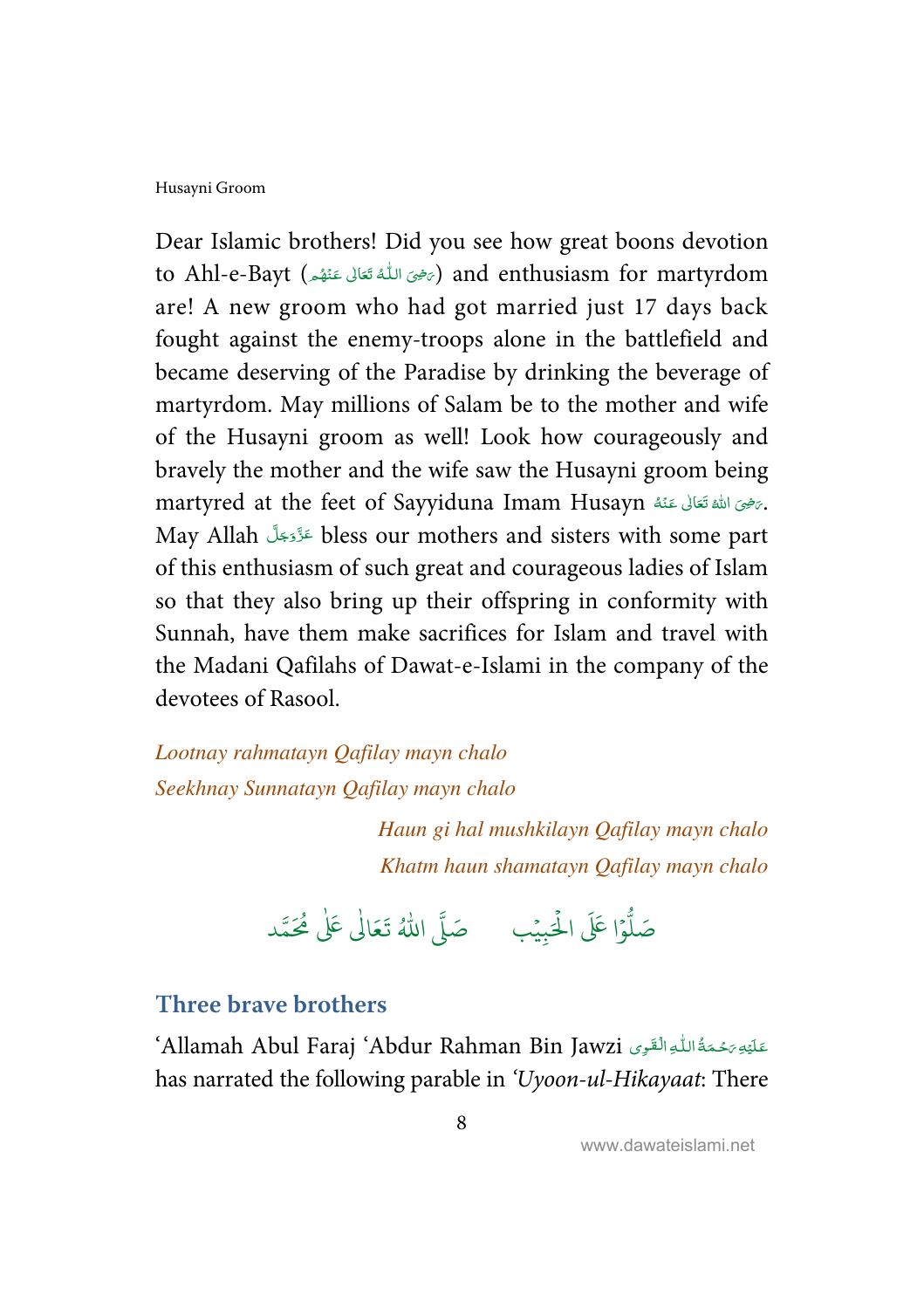were three horsemen, [they were] young and brave Syrian Muslim brothers who joined the Islamic army to participate in Jihad. They would travel separately, not with the Islamic army and would not attack unless the enemies attacked.

Once, a huge Roman (Christian) army invaded the Muslims. Many Muslims were martyred and a number of others were taken away as prisoners. The three brothers said to each other, 'Our Muslim brothers are facing great trouble; it is obligatory for us to leap into war without caring for our lives.' Therefore, they joined the remaining Muslims and said to them, 'Let us three brothers fight on the front; you are to fight remaining behind us. If Allah wills, we will be enough for you.' Having í í said that, the three brothers invaded the Roman army so fiercely that the enemies had to retreat. The Roman king (who was observing the bravery of the three brothers) said to one of his generals, 'I will designate the one, arresting any one of those three young men, as the commander-in-chief.' Listening to that announcement, the Roman army fought so vigorously that they captured the three brothers alive without injuring them. The overjoyed Roman king remarked, 'There is no greater conquest and booty than these three young men.' Having arrested them, the king ordered his army to return to his capital along with the three brothers.

Having reached his country, the king called them and said, 'If you embrace Christianity, I will not only marry my daughters to you but also bestow kingship upon you in the future.'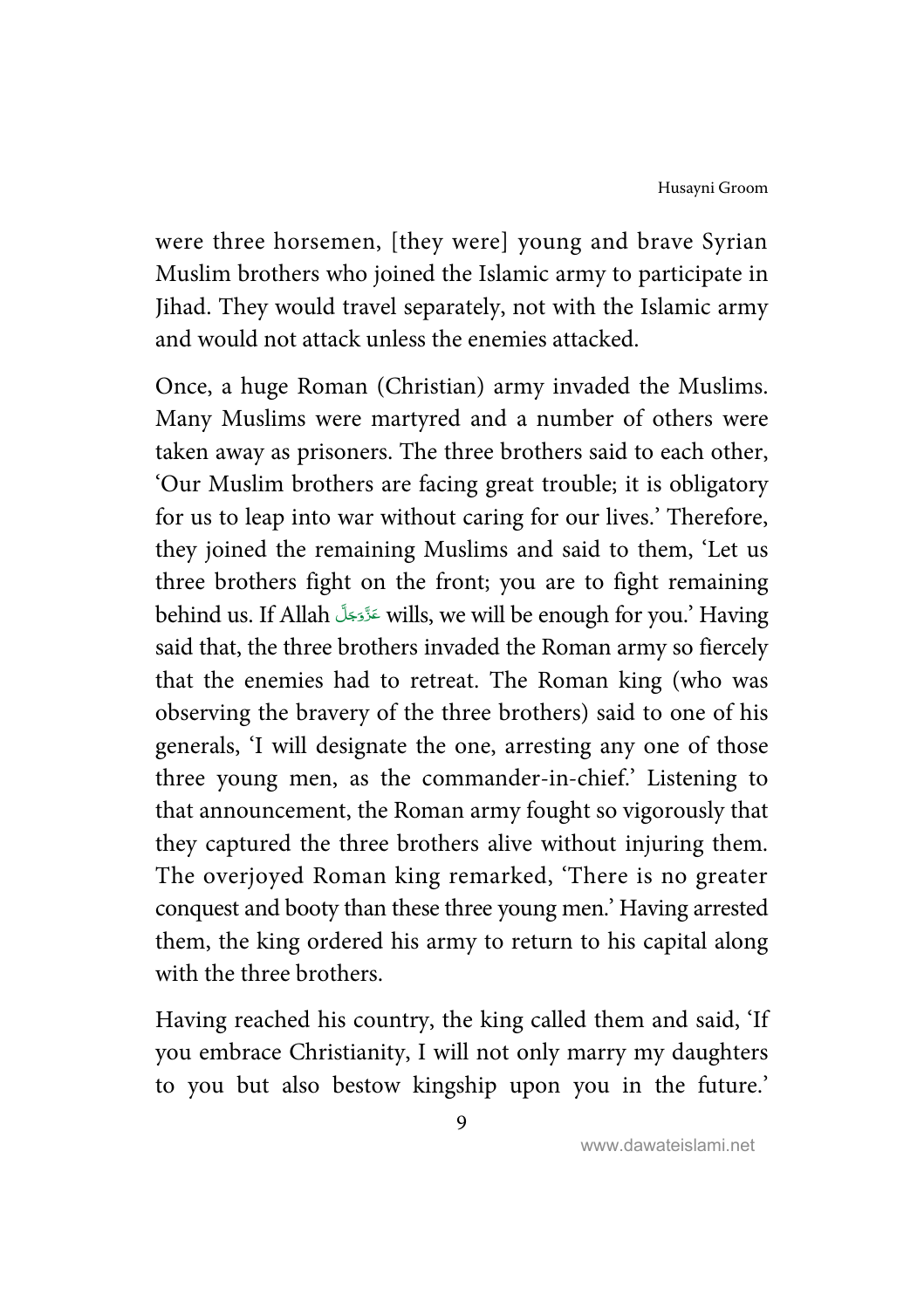Remaining steadfast in their faith, the three brothers rejected the king's offer and invoked the Holy Prophet تَسْلَى اللَّهُ تَعَانَى عَلَيْهِ زَالِهٖ رَسَلَہُ مِنْ اللَّهِ í ć í ć j í for help. The king asked his courtiers as to what the brothers were saying. The courtiers replied, 'They are invoking their Prophet for help.' The king said to those three brothers, 'If you don't agree to what I say, I will get three large cauldrons full of heated oil and get each of you thrown into them.' He then ordered that three cauldrons full of oil be brought and heated for three days. Each day, the three brothers were brought near the boiling and burning cauldrons where the king would try to force them into embracing Christianity, giving them the temptation of rule and marriage with princesses but they refused his offer every time, remaining steadfast in their faith.

After three days, the king called the oldest brother and repeated the same demand but he refused. The king threatened him to be thrown into the boiling oil but he still refused. In anger, the king ordered him to be thrown into the oil. As soon as he was thrown into the boiling oil, his flesh and skin burnt off and his bones rose to the surface. The king did the same to the second brother and got him thrown into the boiling oil. When the king saw the steadfastness of these brothers even in such a difficult time, he said inwardly in shame, 'I have never seen anyone braver than these Muslims. What have I done to them?' After that, he called the youngest brother and tried to make him deviate from Islam but he didn't fall into the trap of the king. Meanwhile, a courtier said, 'O king! If I entrap him, what reward will I get?'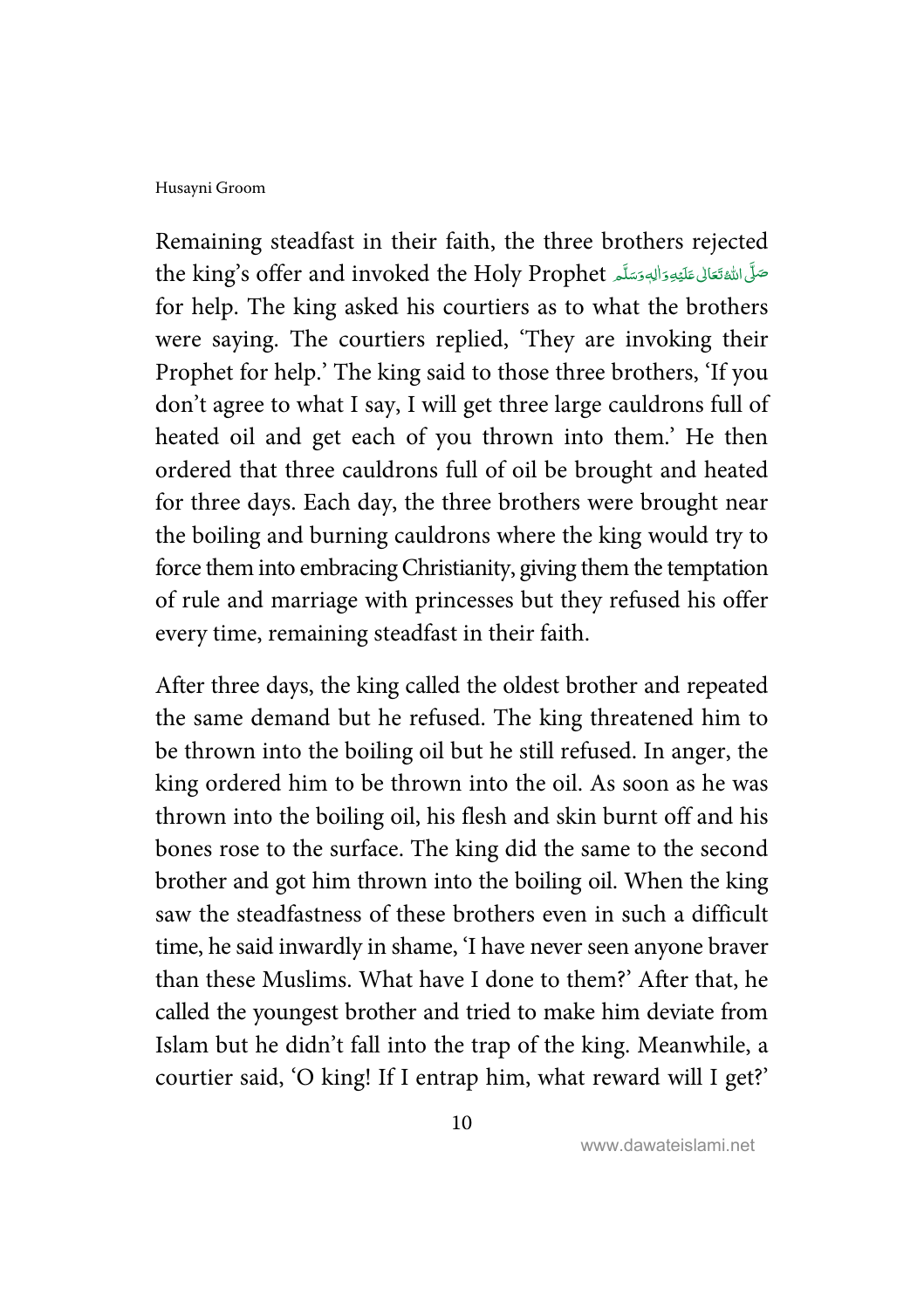The king replied, 'I will make you the commander-in-chief of my army.' That courtier agreed. The king asked, 'How will you entrap him?' He replied, 'O king! You know that the people of Arabia are highly interested in women and nearly every Roman knows that my so and so daughter is the most beautiful girl in the whole of Rome. Hand over this young man to me; I will make him meet my daughter in loneliness; she will succeed in enticing him by the charm of her beauty.' Giving him the grace of forty days the king handed the young man over to him.

That courtier took the young man to his home and told his daughter the whole situation. The girl expressed her willingness to act as her father said. The young man started living with the girl in such a way that he would fast during the day and offer Nafl Salah during the night. As the grace was coming to an end, the king asked his courtier as to how far he had succeeded in his plan. The courtier came to his home and asked his daughter; she remarked that she had not succeeded in entrapping the young man as he did not show any interest in her. Perhaps, she explained to her father, its reason was that his two brothers were brutally killed in that city in front of him. Therefore, she suggested her father ask the king to extend the deadline of grace and allow both of them to go to another city. The father went and told the situation to the king. The king extended the grace and allowed the girl and the young man to be taken to another city.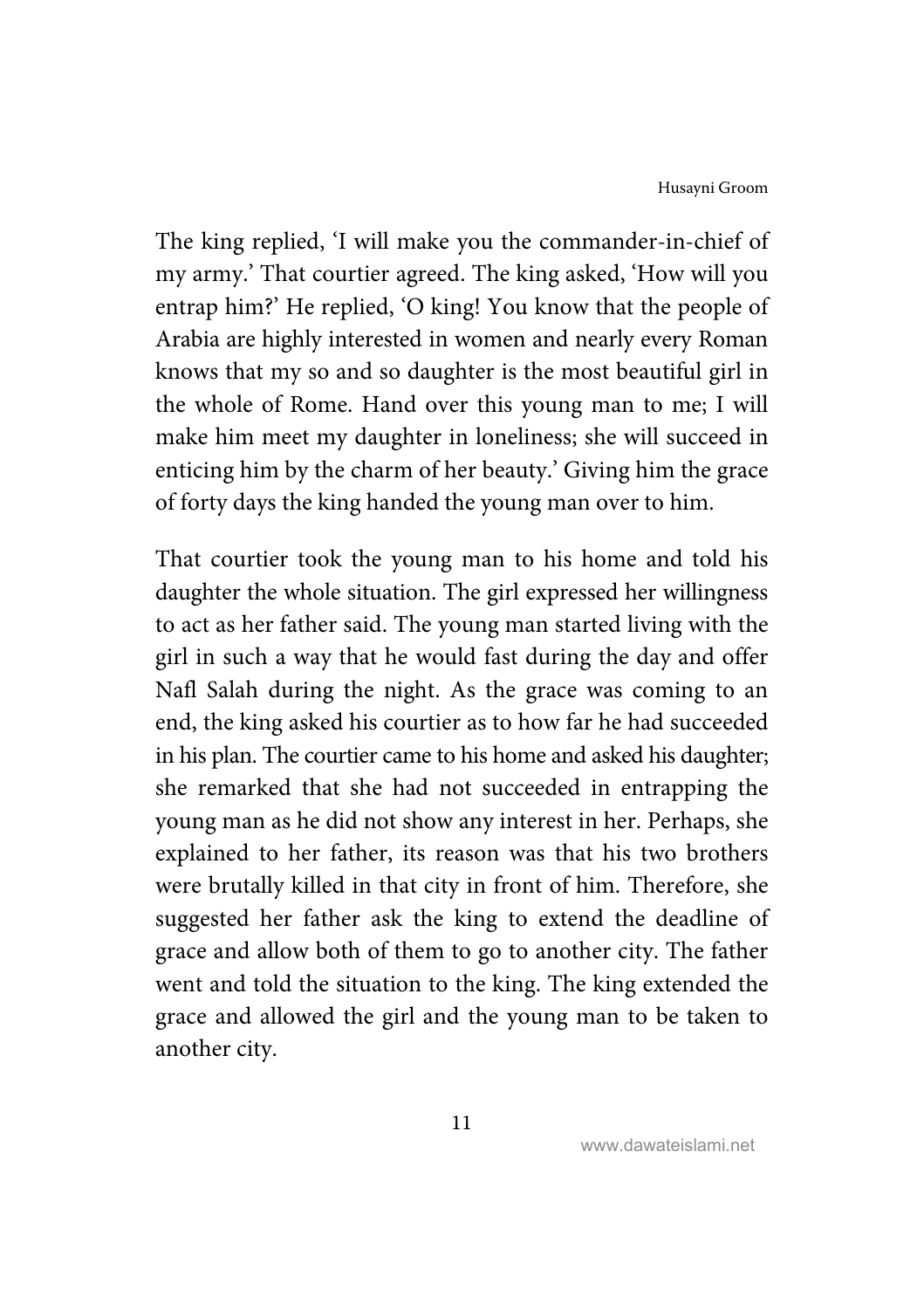The young man kept the same routine in the other city as well; he fasted during the day and remained busy with worship during the night. When only three days were left in the termination of grace, the girl went to the young man and said spontaneously, 'I want to embrace your religion' and she became a Muslim in that way. Then they made a plan to escape. The girl brought two horses from the stable and they both headed towards the Islamic empire.

One night, they heard the sound of horses behind them. The girl suspected them to be the Christian soldiers. The girl said to the young man, 'Pray to your Creator ( ) Who I have believed í í in so that He saves us from our enemies.' When the young man turned around he was astonished to see that his two brothers, who had been martyred, were riding horses along with a group of angels. The young man said Salam to them and inquired after them. They both said, 'With one dive we entered Jannatul-Firdaus and Allah has sent us to you.' ś í

After saying that, they went back. Along with the girl, the young man reached Syria where he married her and they started living over there. This parable of the three brothers became very famous in Syria and hymns were written for them. One verse from a hymn is as follows:

سَيُعْطِي الصَّادِقِيَّنَ بِفَضْلِ صِدْقٍ ۚ خَجَا ֘ و ہ<br>1  $\ddot{\cdot}$ ر<br>نم نَجَاةً فِي الْحَيَاةِ وَفِي الْمَمَاتِ ہ<br>ا ہ<br>ا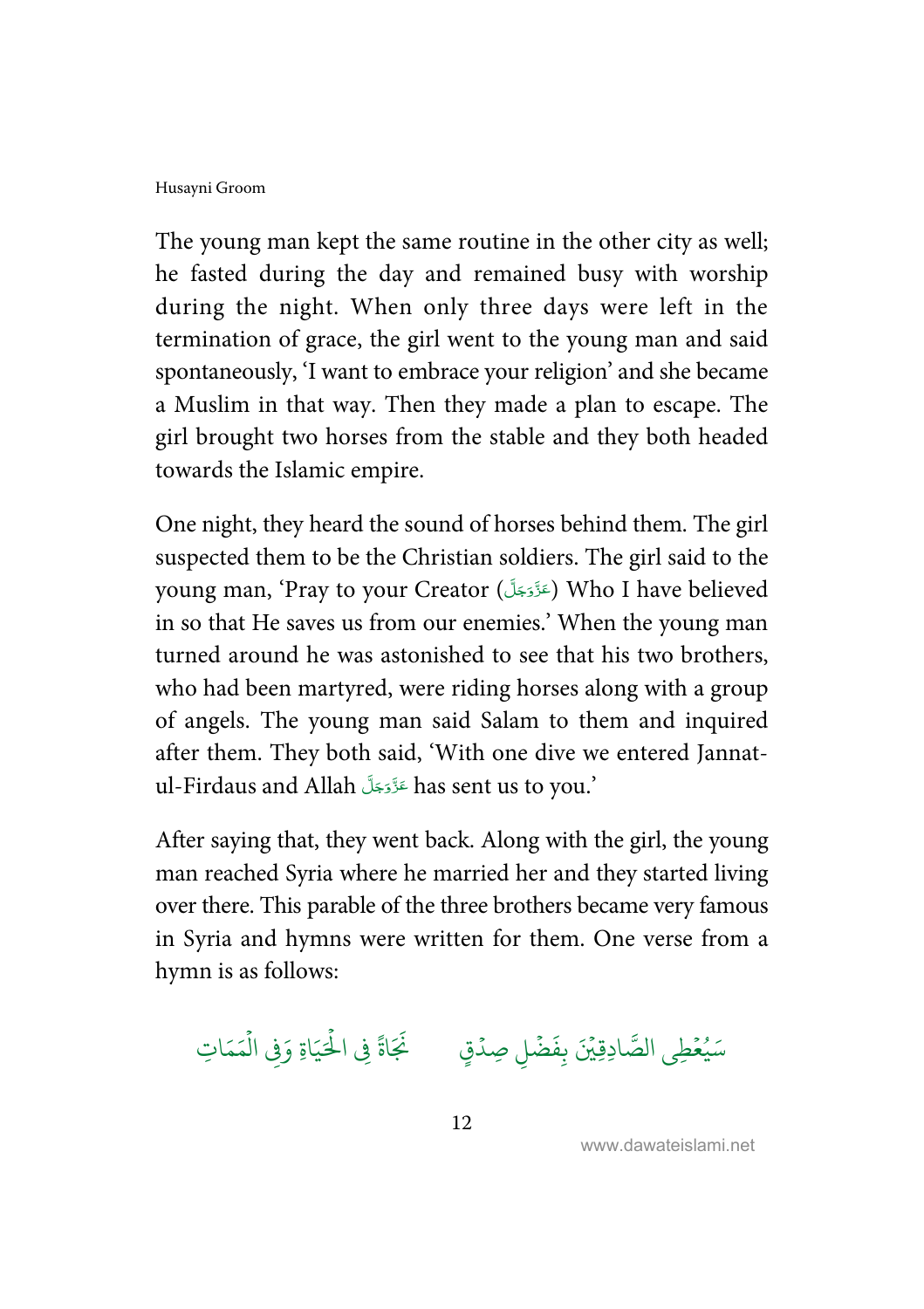**Translation:** With the blessing of truth, Allah will soon ś í bless the truthful with salvation in life and death.

('Uyoon-ul-Hikayaat, pp. 197-198)

May Allah have mercy on them and forgive us without ś í accountability for their sake!

> .<br>وا عَلَى الْحَ ہ<br>ا و<br>ا صَلُّوۡا عَلَى الْحَبِيۡبِ ۚ صَلَّى اللّٰهُ ֘ صَلَّى اللهُ تَعَالٰى عَلٰى مُحَمَّد ٰ

Dear Islamic brothers! Did you see how greatly the three brothers demonstrated steadfastness in their Iman which was deeply rooted in their heart! They were not from the people who only make exaggerated claims of passionate love, in fact, they were sincere devotees of the Beloved and Blessed Prophet. The two brothers were deserving of the eternal Heavenly favours by drinking the beverage of martyrdom whereas the third one did not even look at the most beautiful girl in Rome. Instead, he remained occupied in Divine worship day and night. In that way, the huntress was herself hunted. We also learnt from this parable that invoking the Prophet of Rahmah حَلَّى اللهُ قَتَانَى عَلَيْهِ وَاللهِ وَسَلَّم í ć í ć Ĵ í í for help and calling 'Ya Rasoolallah' in difficulty has been the long-standing practice of the Muslims of the ancient past.

Ya Rasoolallah kay na'ray say ham ko piyar hay Jis nay yeh na'rah lagaya us ka bayra paar hay

> We love the slogan Ya Rasoolallah Whoever chants this slogan, will succeed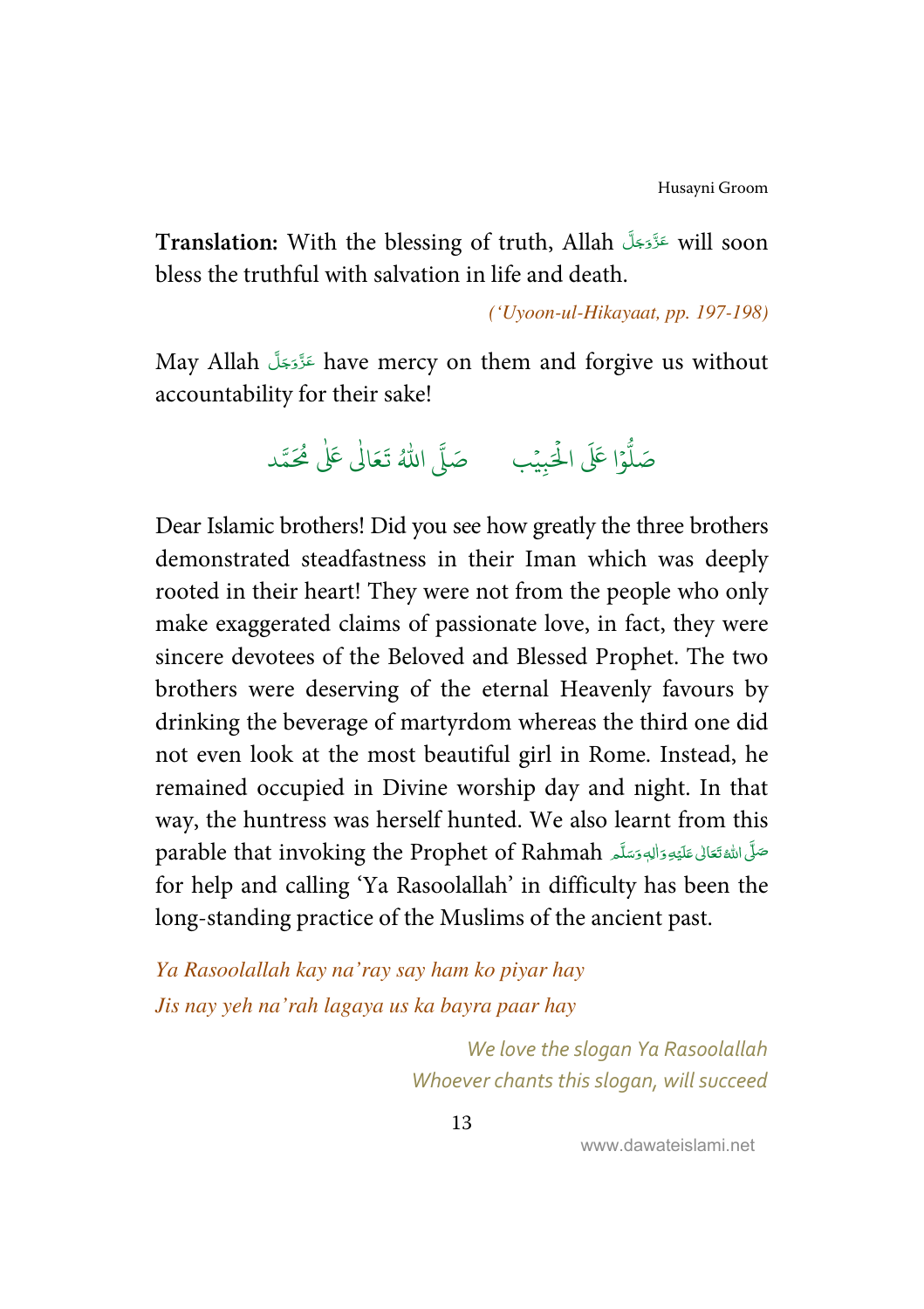### **Turned down the worldly comforts**

How great and meritorious that young Syrian man's ambition, determination and steadfastness in faith was! Ponder for a moment! His two beloved brothers were martyred in front of him, but his determination did not relent at all. Neither threats frightened him nor did the hardships of detention affect his overwhelming determination. The black clouds of troubles could not fade the refulgent sun of his ambition. The storm of difficulties could not even shake the rock of his steadfastness. The devotee of Allah and Beloved Mustafa did not care at all about the worldly troubles; rather, he whole-heartedly welcomed each and every trouble befalling him in the path of Allah . Further, í í the temptations of wealth and beauty of the world could not make him deviate from his determination and he turned down every sort of worldly comfort for the sake of Islam. At last, Allah created means of his release; that Roman girl ś í embraced Islam and they both got married with each other.

Dear Islamic brothers! If you are also aspirant to success in the world as well as in the Hereafter, make it your routine to travel with the Madani Qafilahs along with Prophet's devotees for learning Sunnah, fill in Madani In'amaat booklet practicing Fikr-e-Madinah daily and submit it to the relevant representative of Dawat-e-Islami of your area on the first day of each Madani (Hijri) month.

.<br>وا عَلَى الْح ر<br>أ و<br>أ صَلُّوۡا عَلَى الْحَبِيۡبِ ۚ صَلَّى اللّٰهُ ֘ صَلَّى اللهُ تَعَالٰى عَلٰى مُحَمَّد ٰ